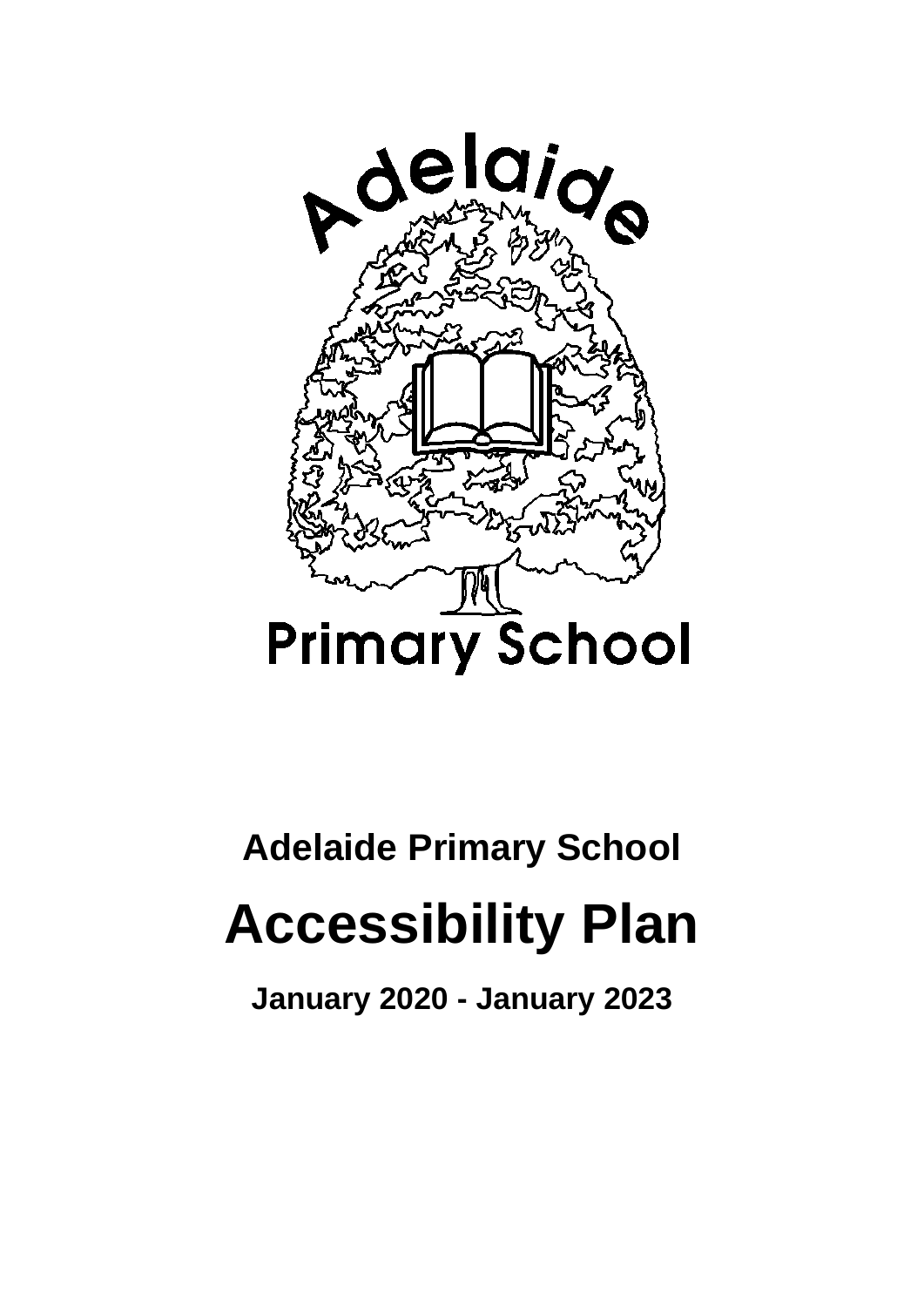## **Vision Statement**

Under the Equality Act 2010 schools should have an Accessibility Plan. The Equality Act 2010 replaced all existing legislation, including the Disability Discrimination Act. The effect of the law is the same as in the past, meaning that "schools cannot unlawfully discriminate against pupils because of sex, race, disability, religion or belief and sexual orientation". According to the Equality Act 2010 a person has a disability if:

- (a) He or she has a physical or mental impairment, and
- (b) The impairment has a substantial and long-term adverse effect on his or her ability to carry out normal day-to-day activities.

The Accessibility Plan is listed as a statutory document of the Department for Education's guidance on statutory policies for schools. The plan must be reviewed every three years and approved by the Governing Body. The review process can be delegated to a committee of the Governing Body, an individual or the Head. At Adelaide the Accessibility Plan will be reviewed every three years by the SENDCo, SMT and Governing Body, but all targets will be reviewed on an annual basis. Adelaide's current plan will be appended to this document.

At Adelaide Primary School we are committed to working together to create a happy and secure atmosphere where our pupils will always be encouraged to do their personal best. We provide a broad and balanced education and the school has an ethos of care and support and a genuine desire for each pupil to reach their full potential.

- 1) The Accessibility Plan is structured to complement the school's Equality Objectives and will be published on the school website. We understand the Local Authority will monitor the school's activity under the Equality Act 2010 (and in particular Schedule 10 regarding Accessibility) and will advise upon the compliance of that duty.
- 2) Adelaide Primary School is committed to providing an environment that enables full curriculum access that values and includes all pupils, staff, parents and visitors regardless of their education, physical, sensory, social, spiritual, emotional and cultural needs. We are committed to taking a positive action in the spirit of the Equality Act 2010 with regard to disability and developing a culture of inclusion, support and awareness within the school.
- 3) The Adelaide Primary School Accessibility Plan shows how access is to be improved for disabled pupils, staff and visitors to the school within a given timeframe and anticipating the need to make reasonable adjustments to accommodate their needs where practicable. The Accessibility Plan contains relevant and timely actions to:-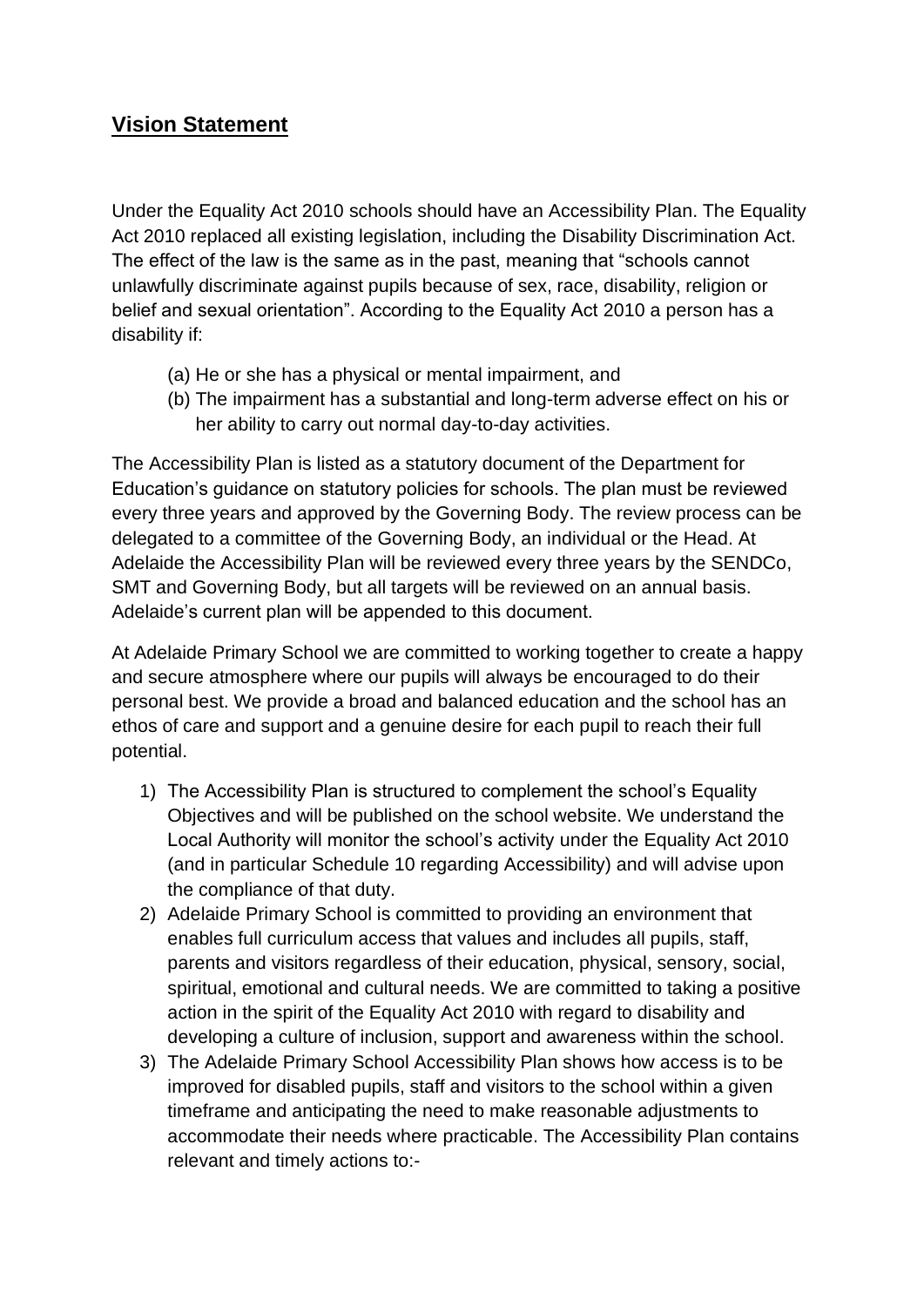- Increase access to the curriculum for pupils with a disability, expanding the **curriculum** as necessary to ensure that pupils with a disability areas, equally, prepared for life as are the able-bodied pupils; (If a school fails to do this they are in breach of their duties under the Equalities Act 2010); this covers teaching and learning and the wider curriculum of the school such as participation in after-school clubs, leisure and cultural activities or school visits – it covers the provision of specialist or **auxiliary aids and equipment,** which may assist these pupils in accessing the curriculum within a reasonable timeframe;
- Improve and maintain access to the **physical environment** of the school, adding specialist facilities as necessary – this covers improvements to the physical environment of the school and physical aids to access education within a reasonable timeframe;
- Improve the delivery of **written information** to pupils, staff, parents and visitors with disabilities; examples might include hand-outs, timetables, textbooks and information about the school and school events; the information should be made available in various preferred formats within a reasonable timeframe.
- 4) The Adelaide Primary School Accessibility Plan relates to the key aspects of the physical environment, curriculum and written information.
- 5) Whole school training will recognise the need to continue raising awareness for staff and governors on equality issues with reference to the Equality Act 2010.
- 6) The Accessibility Plan will be published on the school website
- 7) When the Accessibility Plan is being evaluated we will consider the following;
	- Is there greater satisfaction of disabled pupils and their parents with the provision made?
	- Is there evidence of the greater involvement of disabled pupils in the full life of the school?
	- Are there observable changes in staff confidence in teaching and supporting disabled pupils with a range of needs?
	- Has an audit on the school accessibility and the current population been completed?
	- Is there evidence of progressive improvement to the physical environment of the school?
	- Is information for pupils/stakeholders available in a range of formats?
	- 8) Current range of known disabilities

Adelaide Primary School has children with a range of disabilities which include moderate and specific learning difficulties and complex medical conditions. We also have pupils with a hearing impairment or a visual impairment.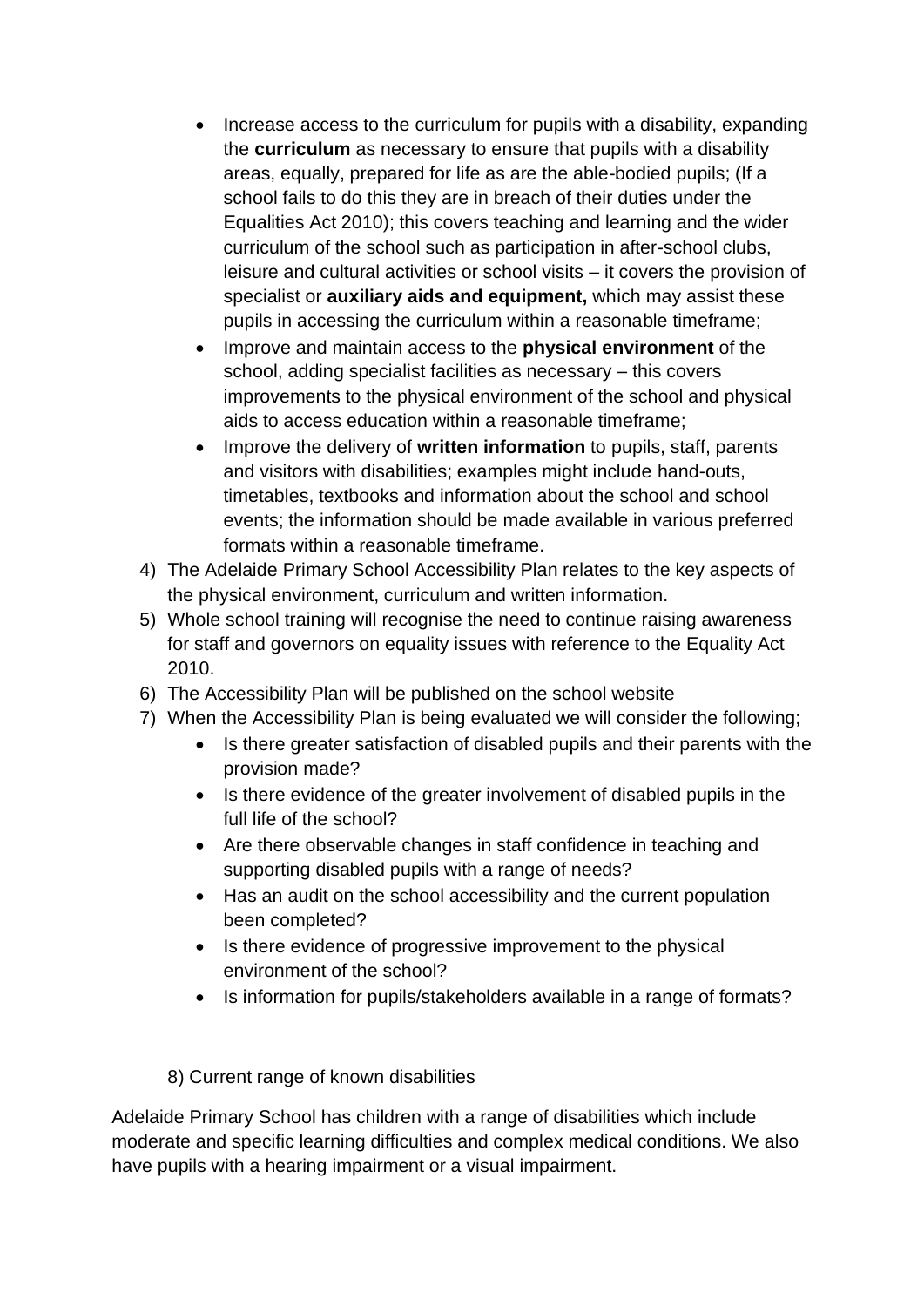If a medical care plan is required, a meeting is held with the school and parents / carers to create the plan. These care plans are displayed on the noticeboard in the Staff room and class teachers have relevant copies in the classroom. When children enter school with specific disabilities, the school contacts the appropriate professionals for assessments, support and guidance for the school and parents.

- 9) The Accessibility Plan should be read in conjunction with the following school policies, strategies and documents:
	- School Improvement Plan
	- Equal Opportunities Policy
	- Health and Safety Policy
	- Medical Policy
	- **SEND Policy**
	- School Prospectus
	- Educational Visits Policy
	- Staff Development (CPD Policy)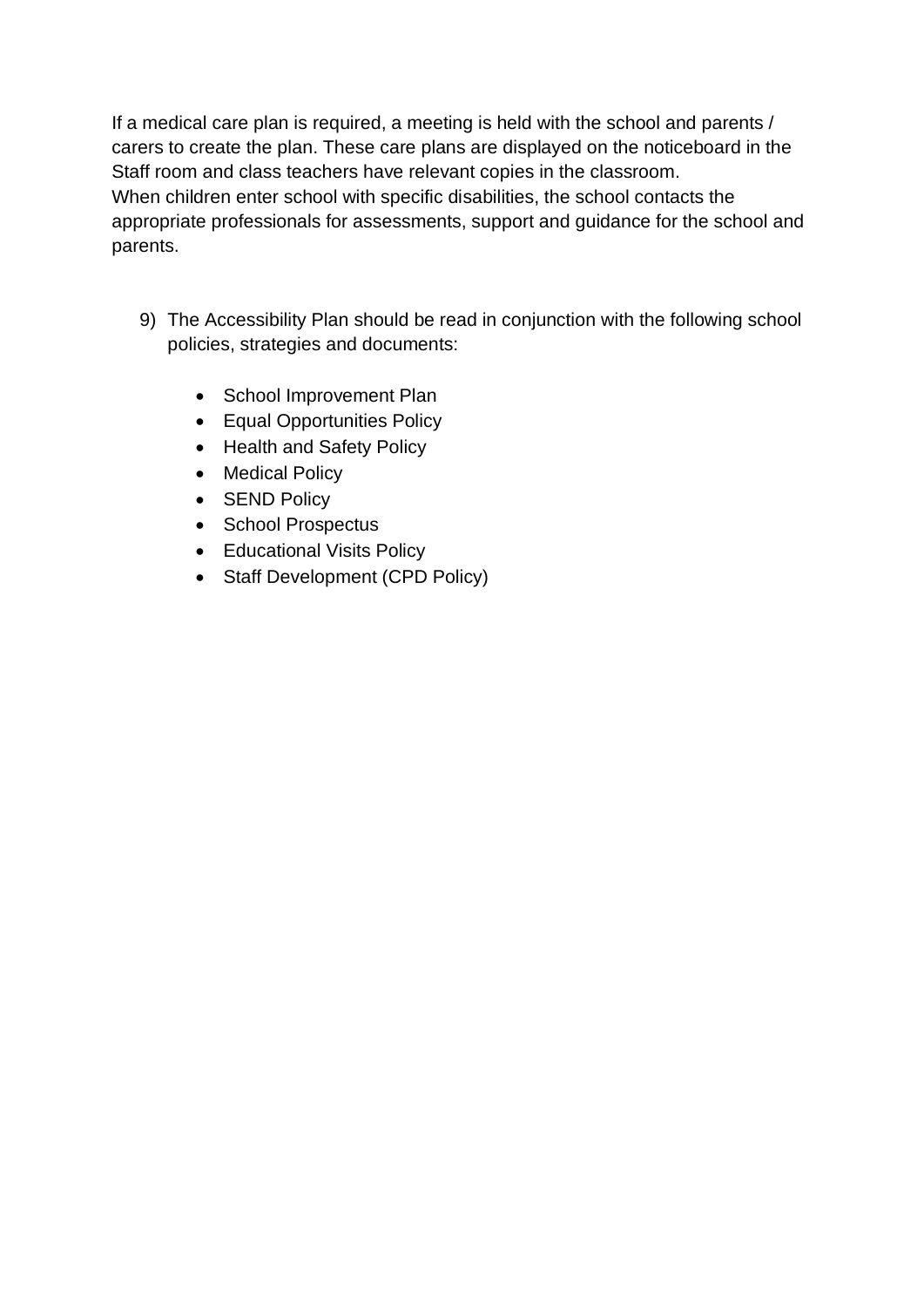| <b>Physical environment</b> |                                         |                                 |                          |                |
|-----------------------------|-----------------------------------------|---------------------------------|--------------------------|----------------|
| Outcome                     | <b>Strategy</b>                         | Success criteria                | Responsibility           | Timeframe      |
| To ensure that the school   | Audit of accessibility of school        | Access to all areas will be     | <b>Head teacher</b>      | Agenda item at |
| buildings and grounds are   | buildings and grounds to be             | improved.                       | <b>Governors</b>         | each governors |
| accessible for all children | completed.                              |                                 |                          | meeting.       |
| and adults and continue     | Suggested actions to be                 |                                 |                          |                |
| to provide access to the    | implemented                             |                                 |                          |                |
| school's physical           |                                         |                                 |                          |                |
| environment for all.        |                                         |                                 |                          |                |
| Improve external and        | Follow strategies suggested             | Visually impaired people feel   | <b>Head teacher</b>      | Ongoing and as |
| internal environment        | following IPaSS audit.                  | safe in school grounds and in   | <b>SEND<sub>co</sub></b> | required       |
| access for visually         | Paint/mark edges of stairs /            | school buildings                | Caretaker                |                |
| impaired people             | obstacles with contrasting colours      |                                 |                          |                |
|                             | as needed.                              |                                 |                          |                |
|                             | Regularly replace broken blinds in      |                                 |                          |                |
|                             | classrooms and other spaces             |                                 |                          |                |
| Ensure all disabled pupils  | Ensure all staff are aware of their     | All disabled pupils and staff   | <b>Head teacher</b>      | As required    |
| can be safely evacuated     | responsibilities in relation to         | working alongside are safe in   | <b>SENDCo</b>            |                |
|                             | disabled pupils                         | the event of an evacuation      |                          |                |
|                             |                                         |                                 |                          |                |
|                             | If needed put in place Personal         |                                 |                          |                |
|                             | <b>Emergency Evacuation Plan (PEEP)</b> |                                 |                          |                |
|                             | for all pupils with difficulties        |                                 |                          |                |
| <b>Ensure classroom</b>     | Seek support from relevant IPaSS        | All children have access to the | LA HI and VI             | Ongoing and as |
| environment is monitored    | advisory teachers, ASD outreach,        | appropriate environment         | advisory teachers        | required       |
| regularly to support the    | Down Right Special, Occupational        |                                 | in conjunction           |                |
| needs of all children.      | therapist, physio therapists and        |                                 | with SENCO               |                |
|                             | SEN consultants.                        |                                 |                          |                |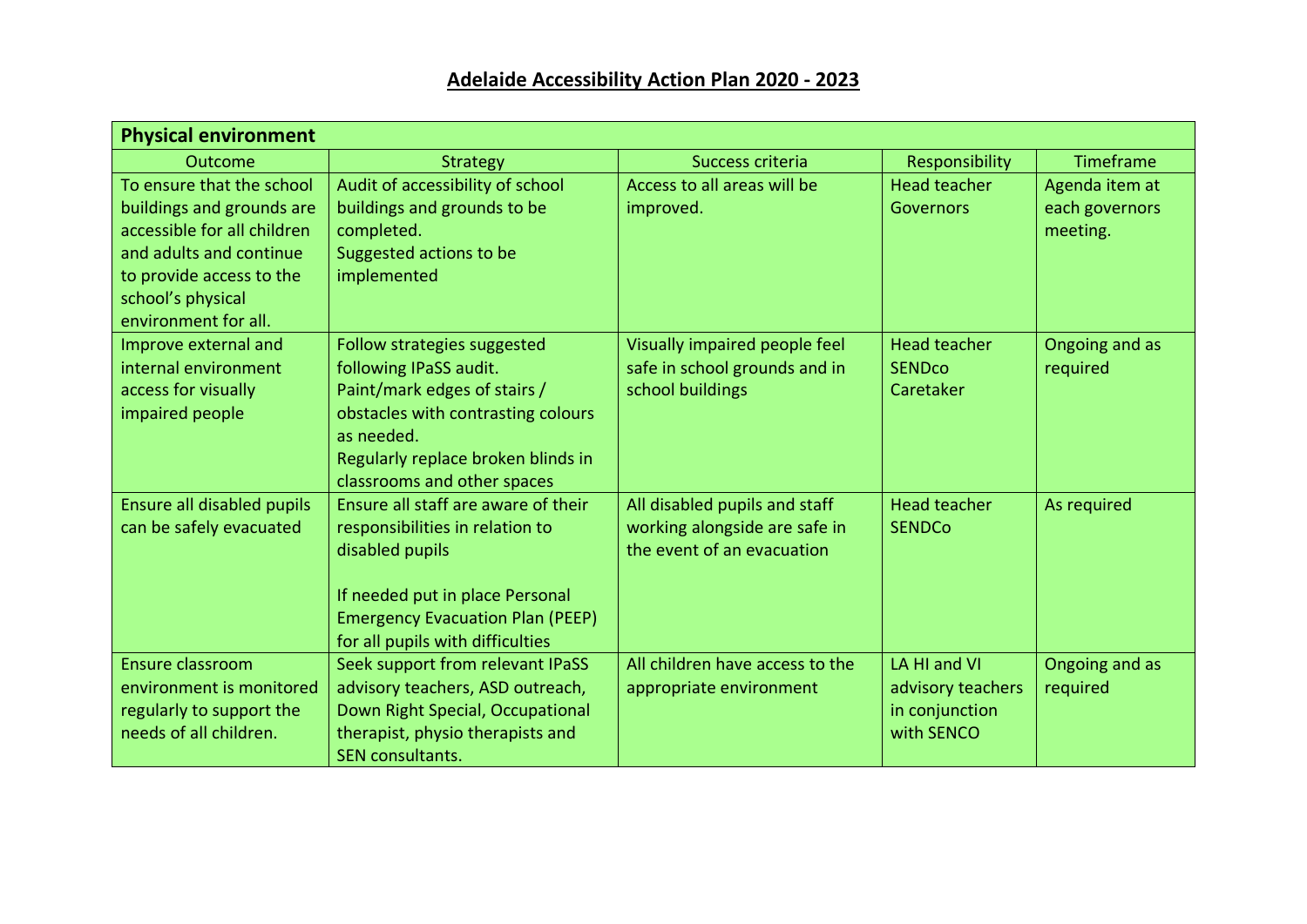| <b>Curriculum</b>                                                                           |                                                                                                                                                                                             |                                                                                                                                                                                               |                                          |                              |  |  |  |
|---------------------------------------------------------------------------------------------|---------------------------------------------------------------------------------------------------------------------------------------------------------------------------------------------|-----------------------------------------------------------------------------------------------------------------------------------------------------------------------------------------------|------------------------------------------|------------------------------|--|--|--|
| Outcome                                                                                     | <b>Strategy</b>                                                                                                                                                                             | Success criteria                                                                                                                                                                              | Responsibility                           | <b>Timeframe</b>             |  |  |  |
| To train staff to enable them<br>to meet the needs of children                              | SENCO to review the needs of<br>children and provide training for                                                                                                                           | Staff are able to enable all<br>children to access the                                                                                                                                        | <b>Head teacher</b><br><b>SENCO</b>      | Ongoing and as<br>required   |  |  |  |
| with a range of SEN.                                                                        | staff as needed.                                                                                                                                                                            | curriculum                                                                                                                                                                                    |                                          |                              |  |  |  |
| All educational visits to be<br>accessible to all                                           | All providers of out-of-school<br>education will comply with<br>legislation to ensure that the needs<br>of all children are met.<br>Ensure each new venue is vetted<br>for appropriateness. | All pupils in school able to<br>access all educational visits and<br>take part in a range of activities<br>A real commitment to inclusion<br>of all children in all activities and<br>events. | Teachers/Trip or<br>activity organiser   | <b>Review annually</b>       |  |  |  |
| To provide specialist<br>equipment where needed to<br>promote participation in<br>learning. | All children will be able to work as<br>independently as is possible.                                                                                                                       | Following advice from outside<br>agencies provide equipment as<br>needed. e.g. special pencil grips,<br>headphones, writing slopes etc.                                                       | <b>Teacher</b><br><b>SENCO</b>           | <b>Review as</b><br>required |  |  |  |
| To meet the needs of<br>individuals during statutory<br>tests.                              | Barriers to success will be reduced<br>as far as possible enabling children<br>to succeed with testing.                                                                                     | Children will be assessed in<br>accordance with regular<br>classroom practice, and<br>guidance from the DFE for<br>additional time and special<br>access arrangements.                        | <b>Head teacher</b><br><b>Teachers</b>   | <b>Review annually</b>       |  |  |  |
| Use ICT software to support<br>learning                                                     | Make sure software installed where<br>needed<br>Liaise with outside agencies<br>regarding relevant ICT.                                                                                     | Wider use of SEN resources in<br>classrooms                                                                                                                                                   | <b>ICT Co-ordinator</b><br><b>SENDCo</b> | As required                  |  |  |  |
| <b>Review PE curriculum to</b><br>ensure PE accessible to all                               | Gather information on accessible<br>PE and disability sports<br>Seek disabled sports people to<br>come into school                                                                          | All to have access to PE and be<br>able to excel                                                                                                                                              | PE co-ordinator                          | As required                  |  |  |  |